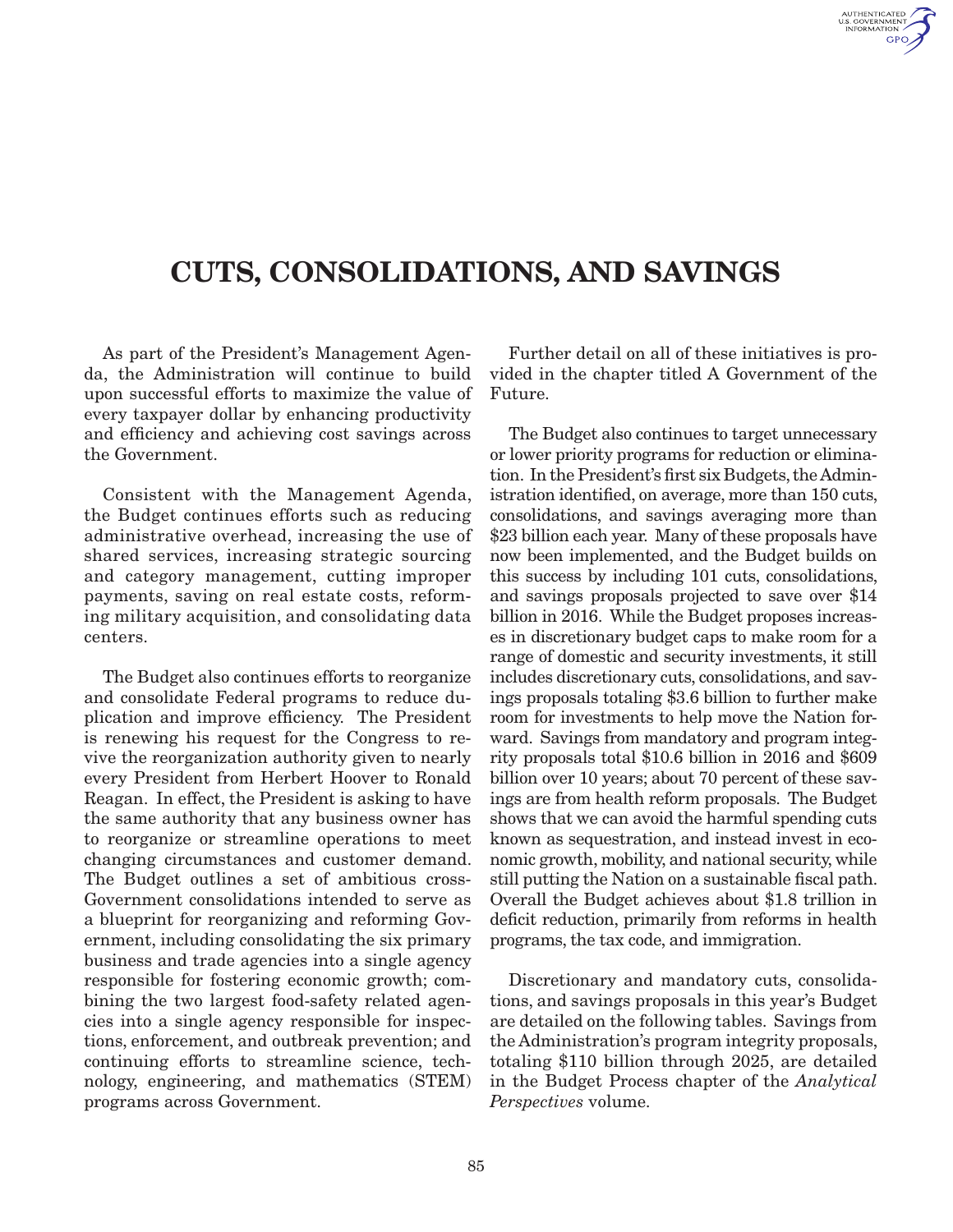## **Discretionary Cuts, Consolidations, and Savings**<br>(Budget authority in millions of dollars)

|                                                                                                                                | 2015  | 2016  | 2016 Change<br>from 2015 |
|--------------------------------------------------------------------------------------------------------------------------------|-------|-------|--------------------------|
| Cuts                                                                                                                           |       |       |                          |
|                                                                                                                                | 611   | 561   | $-50$                    |
|                                                                                                                                | 38    |       | $-38$                    |
|                                                                                                                                | 30    | .     | $-30$                    |
|                                                                                                                                | 10    |       | $-10$                    |
| Centers for Disease Control and Prevention, Direct Healthcare Screenings, Department of Health and Human Services              | 263   | 209   | $-55$                    |
|                                                                                                                                | 2,356 | 2,302 | $-54$                    |
|                                                                                                                                | 3,000 | 2,800 | $-200$                   |
|                                                                                                                                | 30    |       | $-30$                    |
|                                                                                                                                | 30    | 10    | $-20$                    |
|                                                                                                                                | 810   | 428   | $-382$                   |
|                                                                                                                                | 10    |       | $-10$                    |
|                                                                                                                                | 51    |       | $-51$                    |
|                                                                                                                                | 1,407 | 1,384 | $-23$                    |
|                                                                                                                                | 5,881 | 5,807 | $-74$                    |
|                                                                                                                                | 1,350 | 1,107 | $-244$                   |
|                                                                                                                                | 5     |       | $-5$                     |
|                                                                                                                                | 3,350 | 2,900 | $-450$                   |
|                                                                                                                                | 300   | 250   | $-50$                    |
|                                                                                                                                |       |       | $-1$                     |
|                                                                                                                                |       | .     | $-3$                     |
|                                                                                                                                | 28    | 23    | $-5$                     |
|                                                                                                                                | 10    | .     | $-10$                    |
|                                                                                                                                | 245   | 193   | $-52$                    |
|                                                                                                                                | 67    |       | $-67$                    |
| Innovative Approaches to Literacy (in Funds for the Improvement of Education Programs of National Significance), Department of | 25    | .     | $-25$                    |
|                                                                                                                                |       |       | $-4$                     |
|                                                                                                                                | 1,296 | 1,194 | $-102$                   |
|                                                                                                                                | 108   | 21    | $-87$                    |
|                                                                                                                                | 1,762 | 1,269 | $-493$                   |
|                                                                                                                                | 25    | 10    | $-15$                    |
|                                                                                                                                | 20    | 11    | $-9$                     |
|                                                                                                                                | 13    |       | $-13$                    |
|                                                                                                                                | 2,909 | 2,710 | $-199$                   |
|                                                                                                                                | 160   |       | $-160$                   |
|                                                                                                                                |       |       | -5                       |
|                                                                                                                                | 51    |       | -51                      |
| Research, Education and Extension Grants, Department of Agriculture:                                                           |       |       |                          |
|                                                                                                                                |       |       |                          |
|                                                                                                                                |       |       |                          |
|                                                                                                                                |       |       |                          |
|                                                                                                                                |       |       |                          |
|                                                                                                                                |       |       |                          |
|                                                                                                                                |       |       |                          |
|                                                                                                                                |       |       |                          |
|                                                                                                                                |       |       |                          |
|                                                                                                                                |       |       | -3                       |
|                                                                                                                                |       |       |                          |
|                                                                                                                                |       |       | -5                       |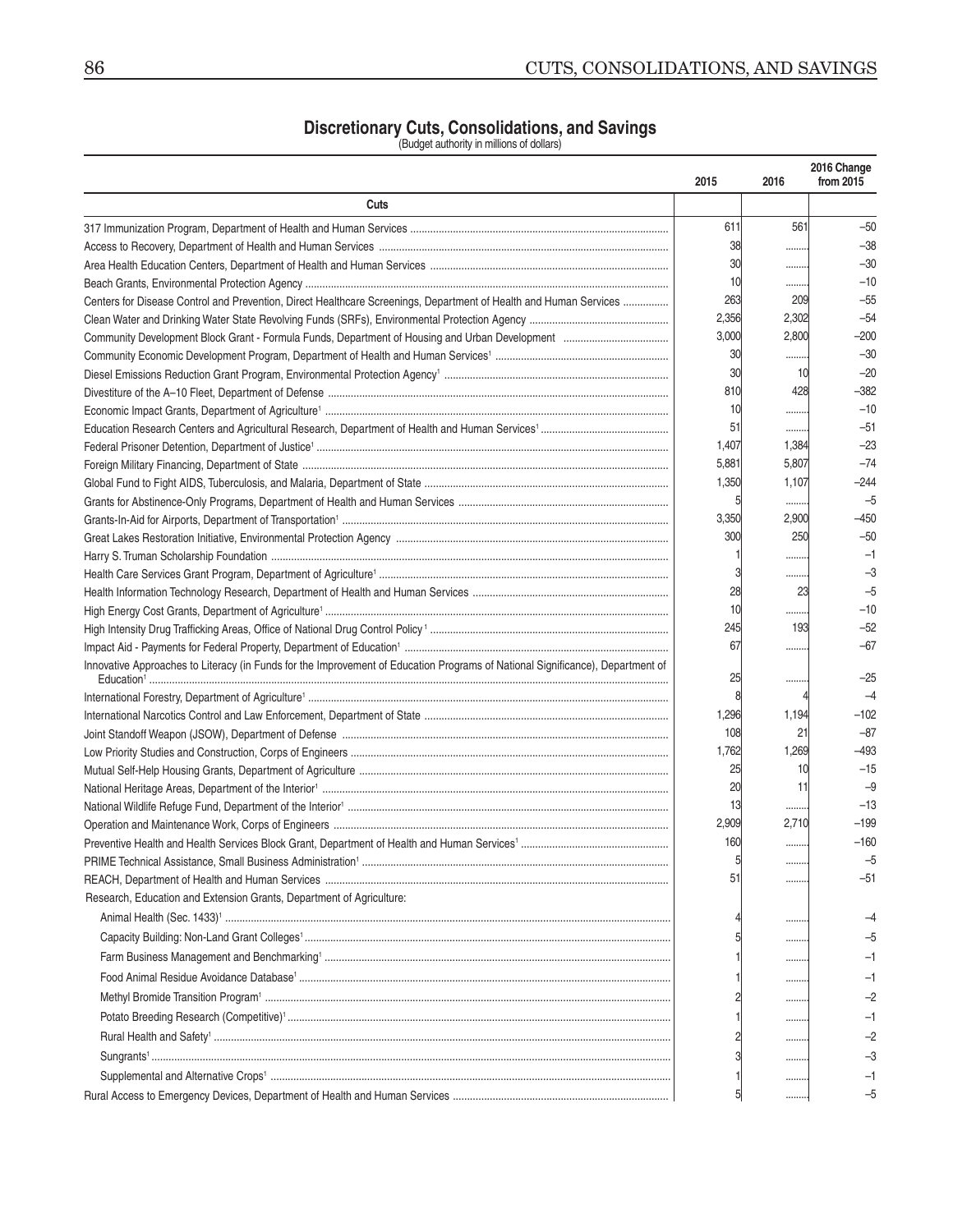## **Discretionary Cuts, Consolidations, and Savings-Continued**<br>(Budget authority in millions of dollars)

|                                                                                       | 2015           | 2016    | 2016 Change<br>from 2015 |  |
|---------------------------------------------------------------------------------------|----------------|---------|--------------------------|--|
|                                                                                       | 7              |         | $-7$                     |  |
|                                                                                       | 42             | .<br>26 | $-16$                    |  |
|                                                                                       |                | .       | $-4$                     |  |
|                                                                                       | 185            | .       | $-185$                   |  |
|                                                                                       |                | .       | $-9$                     |  |
|                                                                                       | 10             | .       | $-10$                    |  |
|                                                                                       | 28             | 24      | $-4$                     |  |
|                                                                                       | $\overline{4}$ |         | $-4$                     |  |
|                                                                                       | 17             | .       | $-17$                    |  |
|                                                                                       |                | .       | $-1$                     |  |
|                                                                                       | 26,600         | 23,242  | $-3,358$                 |  |
| <b>Consolidations</b>                                                                 |                |         |                          |  |
|                                                                                       | 1,266          | 1,043   | $-223$                   |  |
| Science, Technology, Engineering, and Mathematics (STEM) Reorganization, Multi-Agency |                |         |                          |  |
| Consolidated and Eliminated Programs Total - 20 Programs                              |                |         |                          |  |
|                                                                                       | $[11]$         |         |                          |  |
|                                                                                       | [14]           |         |                          |  |
|                                                                                       |                |         |                          |  |
|                                                                                       | [25]           |         |                          |  |
|                                                                                       | [5]            |         |                          |  |
|                                                                                       | [15]           | .       |                          |  |
|                                                                                       | [11]           | .       |                          |  |
|                                                                                       | [6]            |         |                          |  |
|                                                                                       | $[15]$         |         |                          |  |
|                                                                                       | 40             | 20      | $-20$                    |  |
|                                                                                       |                | [139]   |                          |  |
|                                                                                       | [14]           |         |                          |  |
|                                                                                       | $[16]$         | .       |                          |  |
|                                                                                       | [41]           | .       |                          |  |
|                                                                                       | 1,306          | 1,063   | $-243$                   |  |
| <b>Savings</b>                                                                        |                |         |                          |  |
|                                                                                       | 23             | 20      | $-3$                     |  |
|                                                                                       |                | .       |                          |  |
|                                                                                       | 23             | 20      | $-3$                     |  |
|                                                                                       | 27,929         | 24,325  | $-3,604$                 |  |

<sup>1</sup> This cut has been identified as a lower priority program activity for purposes of the GPRA Modernization Act, at 31 U.S.C. 1115(b)(10). Additional information regarding this proposed cut is included in the respective agency's Congressional Justification submission, where applicable.